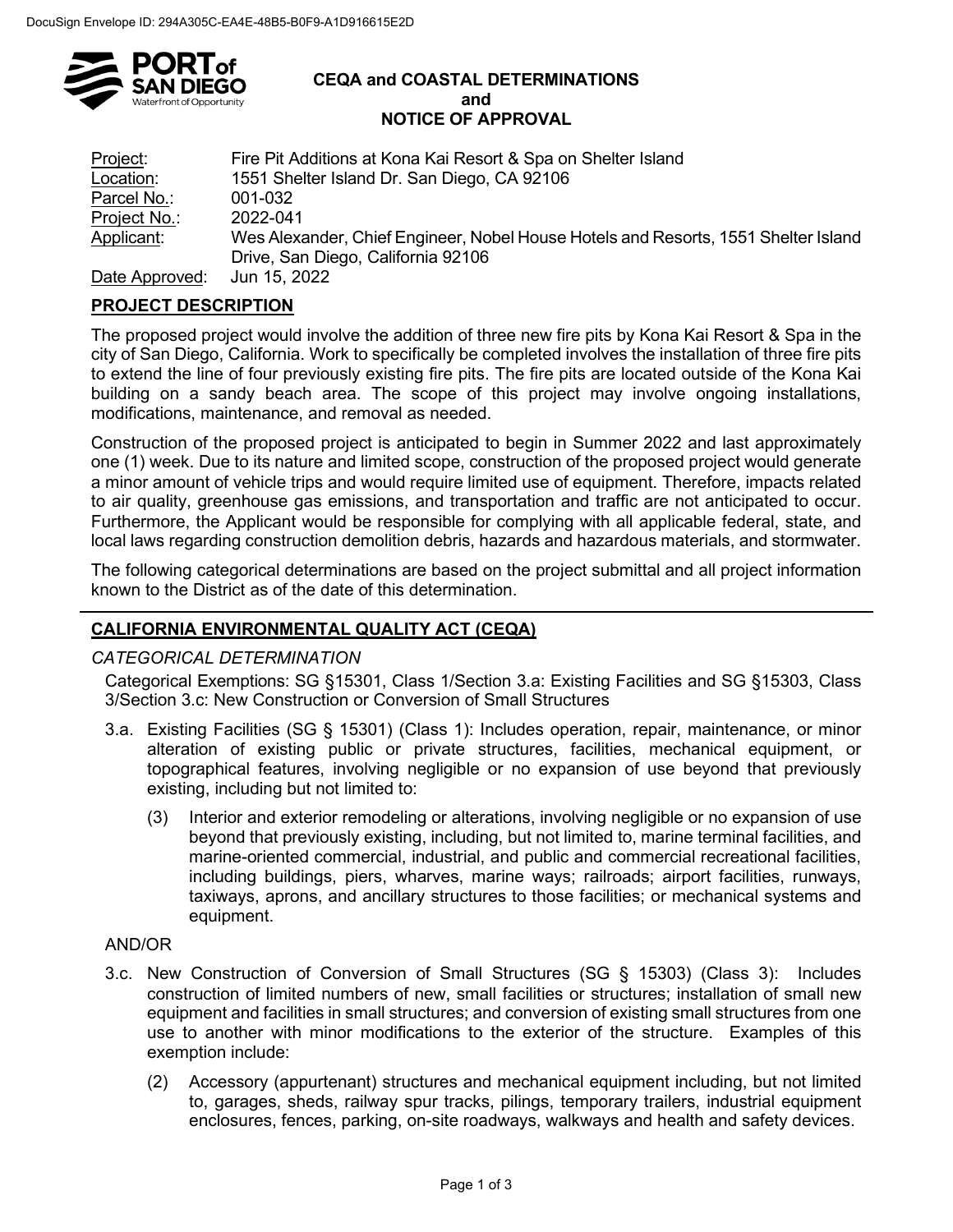The proposed project is determined to be Categorically Exempt pursuant to the CEQA Guidelines and the Sections of the District's *Guidelines for Compliance with CEQA* as identified above. These are appropriate for the proposed project because it would consist of construction and location of new, small facilities/structures. The District has determined none of the six exceptions to the use of a categorical exemption apply to this project (CEQA Guidelines Section 15300.2).

Pursuant to CEQA Guidelines Section 15062, a 35-day statute of limitations for this CEQA exemption shall apply from the date a Notice of Exemption is posted with the San Diego County Clerk, or a 180 day statute of limitations for this CEQA exemption shall apply if no Notice of Exemption is filed.

# **CALIFORNIA COASTAL ACT**

## *PORT MASTER PLAN CONSISTENCY*

Planning District: 1 - Shelter Island/La Playa (Precise Plan Figure 4)

Land Use Designation: Commercial Recreation

The proposed project conforms to the certified Port Master Plan because it would involve the addition of three fire pits consistent with the existing certified Land use designation. The proposed project would not change the use of the site nor would it interrupt or expand the existing conforming uses of the site.

## *CATEGORICAL DETERMINATION*

Categorical Exclusions: Section 8.a: Existing Facilities and Section 8.c: New Construction or Conversion of Small Structures

- 8.a. Existing Facilities: The operation, repair, maintenance, or minor alteration of existing public or private structures, facilities, mechanical equipment, or topographical features, involving negligible or no expansion of use beyond that previously existing, including but not limited to:
	- (5) Additions to existing structures, provided the addition will not result in an increase of more than 50 percent of the floor area, or 2,500 square feet, whichever is less; or additions to existing structures of not more than 10,000 square feet of floor area, if the project is in an area where all public services and facilities are available to allow for the maximum development permissible in the Port Master Plan, and where the area in which the project is located is not environmentally sensitive;

### AND/OR

- 8.c. New Construction or Conversion of Small Structures: Construction and location of limited numbers of new, small facilities or structures and installation of small, new equipment and facilities, involving negligible or no change of existing use of the property, including but not limited to:
	- (3) Accessory structures, including, but not limited to, on-premise signs, small parking lots, fences, walkways, swimming pools, miscellaneous work buildings, temporary trailers, small accessory piers, minor mooring facilities, buoys, floats, pilings, or similar structures; and seasonal or temporary use items such as lifeguard towers, mobile food units, portable restrooms, or similar structures.

The proposed project is determined to be Categorically Excluded pursuant to the Sections of the District's *Coastal Development Permit Regulations* as identified above. These are appropriate for the proposed project because it would involve negligible or no change of existing use of the property.

Pursuant to California Coastal Act Section 30717, there is a 10-working-day period to appeal this "Coastal Act Categorical Determination of Exclusion" to the California Coastal Commission.